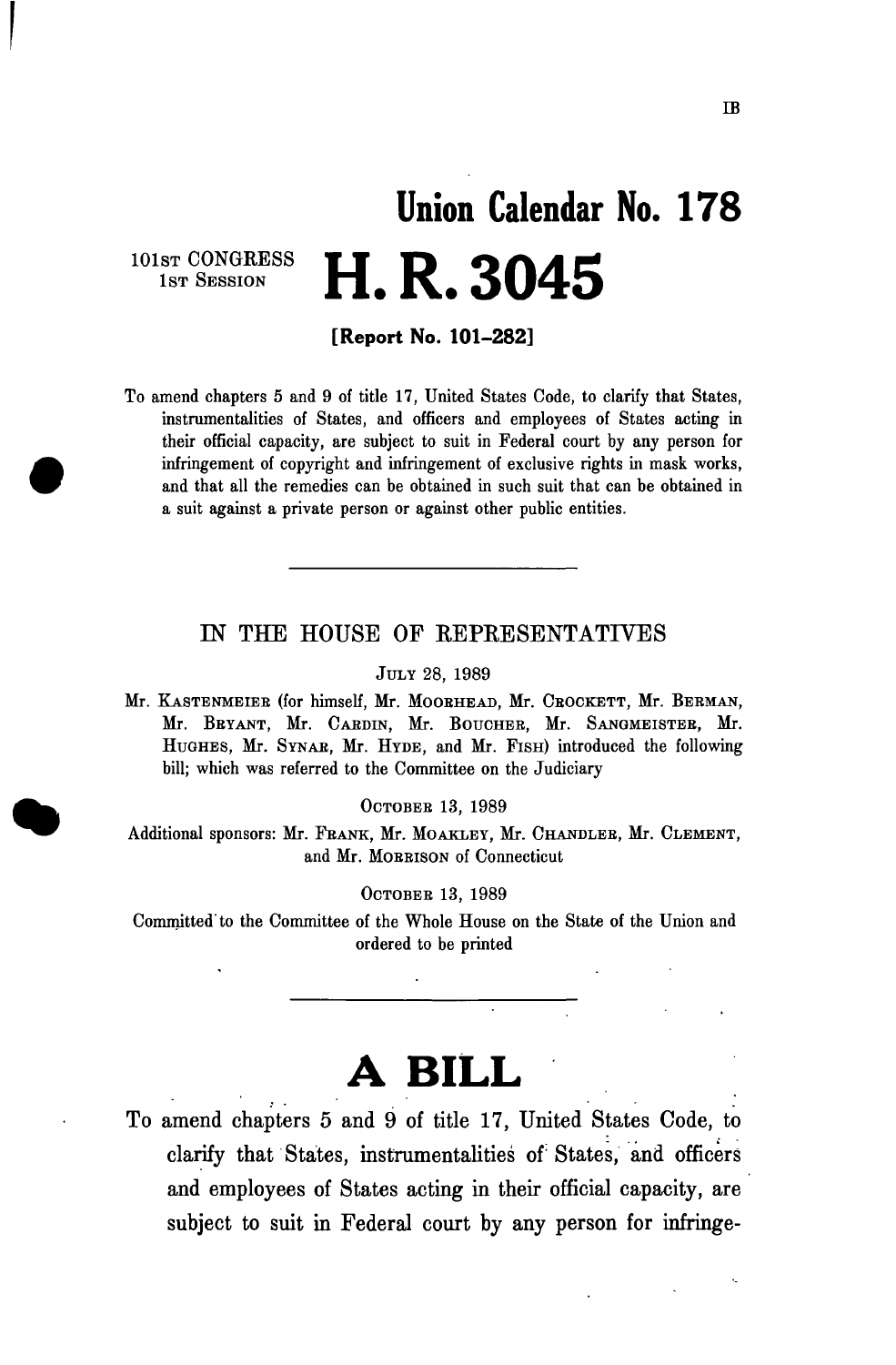ment of copyright and infringement of exclusive rights in mask works, and that all the remedies can be obtained in such suit that can be obtained in a suit against a private person or against other public entities.

1 *Be it enacted by the Senate and House of Representa-*2 *tives of the United States of America in Congress assembled,*  **3 SECTION 1. SHORT TITLE.** 

4 This Act may be. cited as the "Copyright Remedy 5 Clarification Act".

**6 SEC. 2. LIABILITY OF STATES, INSTRUMENTALITIES OF 7 STATES, AND STATE OFFICIALS FOR INFRINGE-8 MENT OF COPYRIGHT AND EXCLUSIVE RIGHTS 9 IN MASK WORKS.** 

10 (a) COPYEIGHT INFEINGEMENT.—(1) Section 501(a) of 11 title 17, United States Code, is amended by adding at the end 12 the following: "As used in this subsection, the term 'anyone' 13 includes any State, any instrumentality of a State, and any 14 officer or employee of a State or instrumentality of a State 15 acting in his or her official capacity. Any State, and any such 16 instrumentality, officer, or employee, shall be subject to the 17 provisions of this title in the same manner and to the same 18 extent as any nongovernmental entity.".

19 (2) Chapter 5 of title 17, United States Code, is amend-20 ed by adding at the end the following new section:

**2**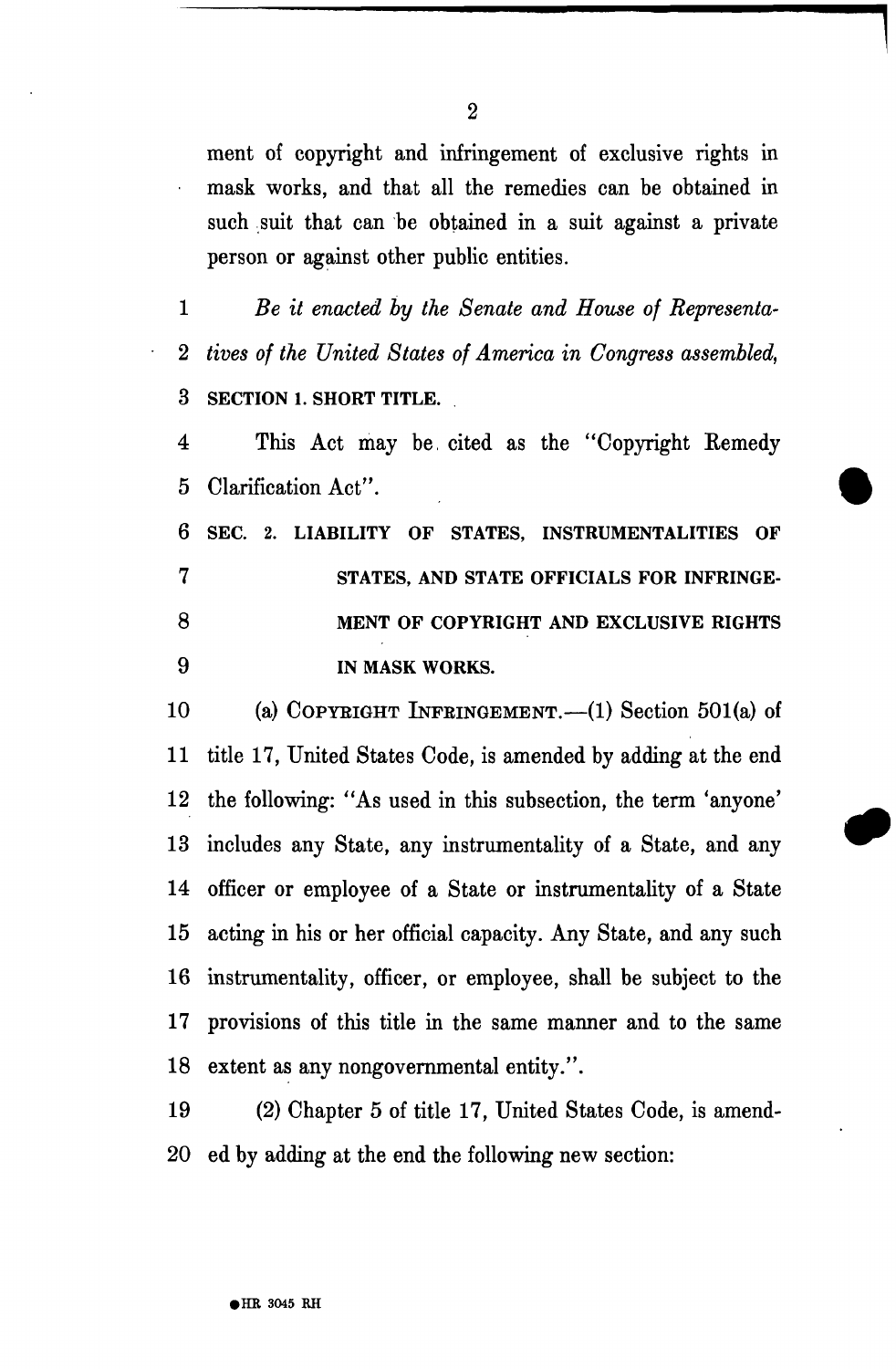1 "§ 511. Liability of States, instrumentalities of States, and

3

### 2 State officials for infringement of copyright

3 "(a) IN GENERAL.—Any State, any instrumentality of a 4 State, and any officer or employee of a State or instrumental-5 ity of a State acting in his or her official capacity, shall not be 6 immune, under the Eleventh Amendment of the Constitution 7 of the United States or under any other doctrine of sovereign 8 immunity, from suit in Federal court by any person, including 9 any governmental or nongovernmental entity, for a violation 10 of any of the exclusive rights of a copyright owner provided 11 by sections 106 through 119, for importing copies of phono-12 records in violation of section 602, or for any other violation 13 under this title.

14 "(b) REMEDIES.—In a suit described in subsection (a) 15 for a violation described in that subsection, remedies (includ-16 ing remedies both at law and in equity) are available for the 17 violation to the same extent as such remedies are available 18 for such a violation in a suit against any public or private 19 entity other than a State, instrumentality of a State, or offi-20 cer or employee of a State acting in his or her official 21 capacity. Such remedies include impounding and disposition 22 of infringing articles under section 503, actual damages and 23 profits and statutory damages under section 504, costs and 24 attorney's fees under section 505, and the remedies provided 25 in section 510.".

**• HE 3045 RH**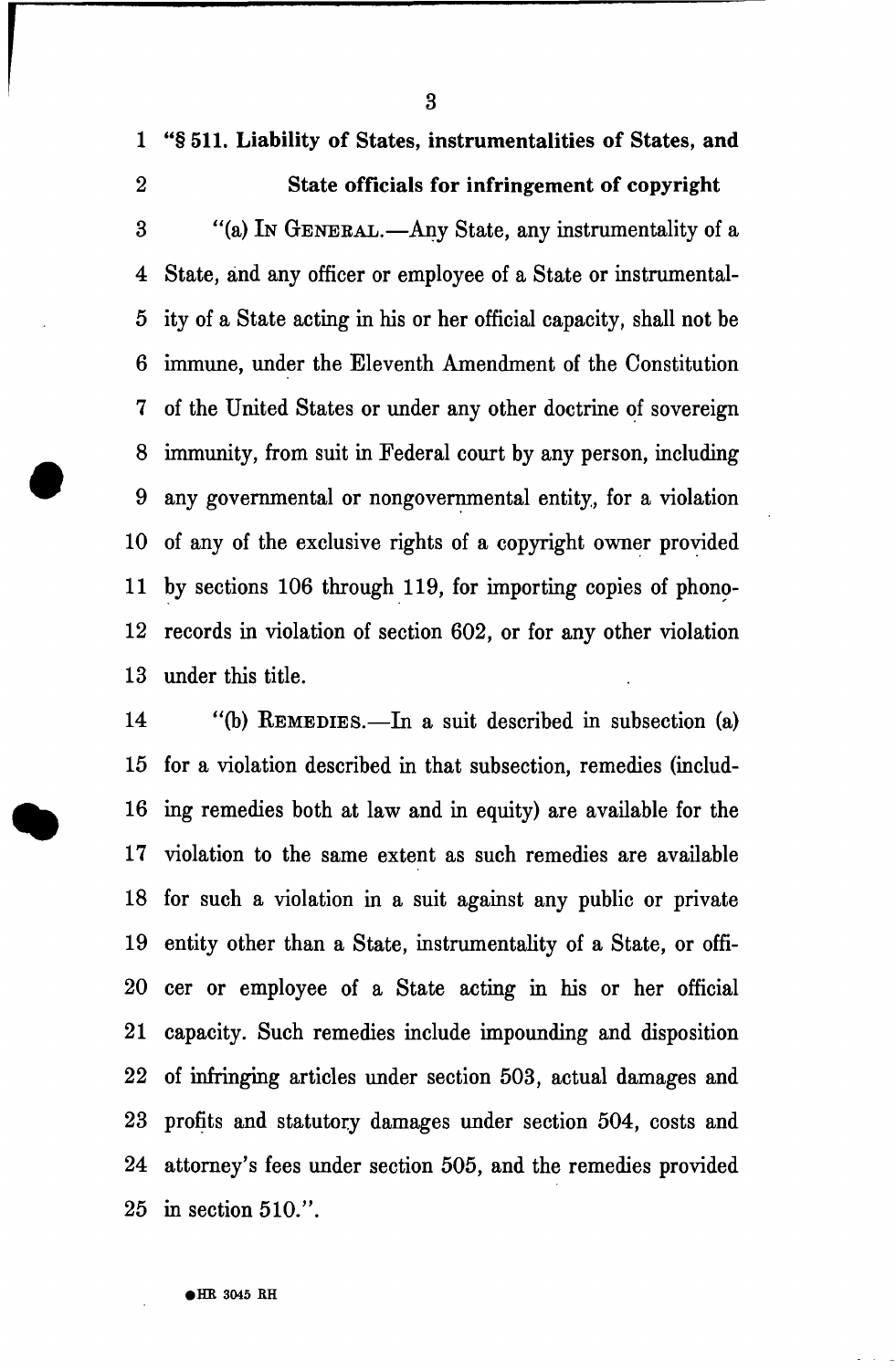1 (3) The table of sections at the beginning of chapter 5 of 2 title 17, United States Code, is amended by adding at the end 3 the following new item:

"Sec. 511. Liability of States, instrumentalities of States, and State officials for infringement of copyright.".

4 (b) INFEINGEMENT OF EXCLUSIVE RIGHTS IN MASK 5 WORKS.—(1) Section 910(a) of title 17, United States Code, 6 is amended by adding at the end the following: "As used in 7 this subsection, the term 'any person' includes any State, any 8 instrumentality of a State, and any officer or employee of a 9 State or instrumentality of a State acting in his or her official 10 capacity. Any State, and any such instrumentality, officer, or 11 employee, shall be subject to the provisions of this chapter in 12 the same manner and to the same extent as any nongovern-13 mental entity.".

14 (2) Section 911 of title 17, United States Code, is 15 amended by adding at the end the following new subsection: 16 "(g)(1) Any State, any instrumentality of a State, and 17 any officer or employee of a State or instrumentality of a 18 State acting in his or her capacity, shall not be immune, 19 under the Eleventh Amendment of the Constitution of the 20 United States or under any other doctrine of sovereign immu-21 nity, from suit in Federal court by any person, including any 22 governmental or nongovernmental entity, for a violation of 23 any of the exclusive rights of the owner of a mask work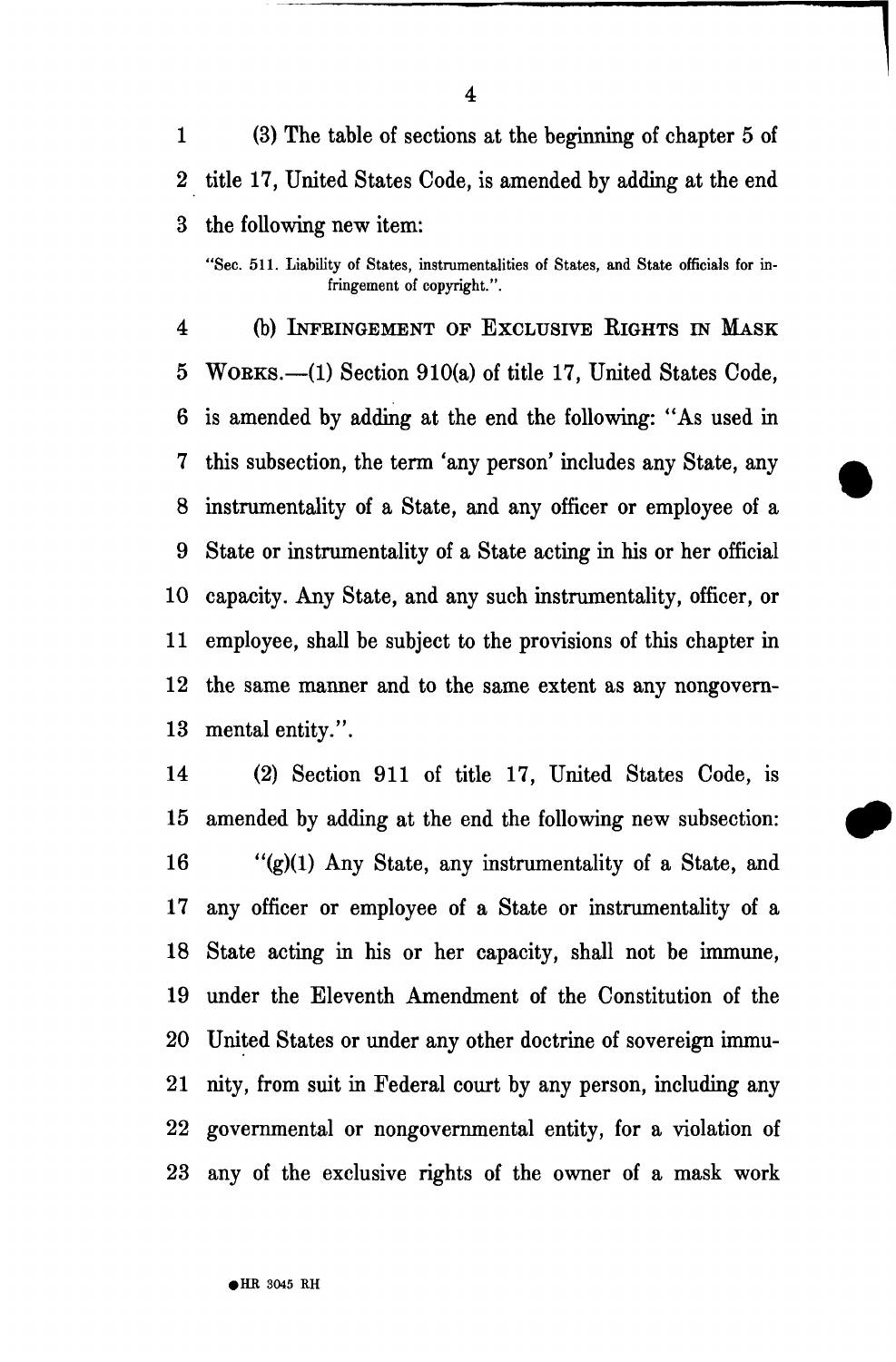1 under this chapter, or for any other violation under this 2 chapter.

3 "(2) In a suit described in paragraph (1) for a violation 4 described in that paragraph, remedies (including remedies 5 both at law and in equity) are available for the violation to 6 the same extent as such remedies are available for such a 7 violation in a suit against any public or private entity other 8 than a State, instrumentality of a State, or officer or employ-9 ee of a State acting in his or her official capacity. Such reme-10 dies include actual damages and profits under subsection (b), 11 statutory damages under subsection (c), impounding and dis-12 position of infringing articles under subsection (e), and costs 13 and attorney's fees under subsection (f).".

14 SEC. 3. EFFECTIVE DATE.

15 The amendments made by this Act shall take effect with 16 respect to violations that occur on or after the date of the 17 enactment of this Act.